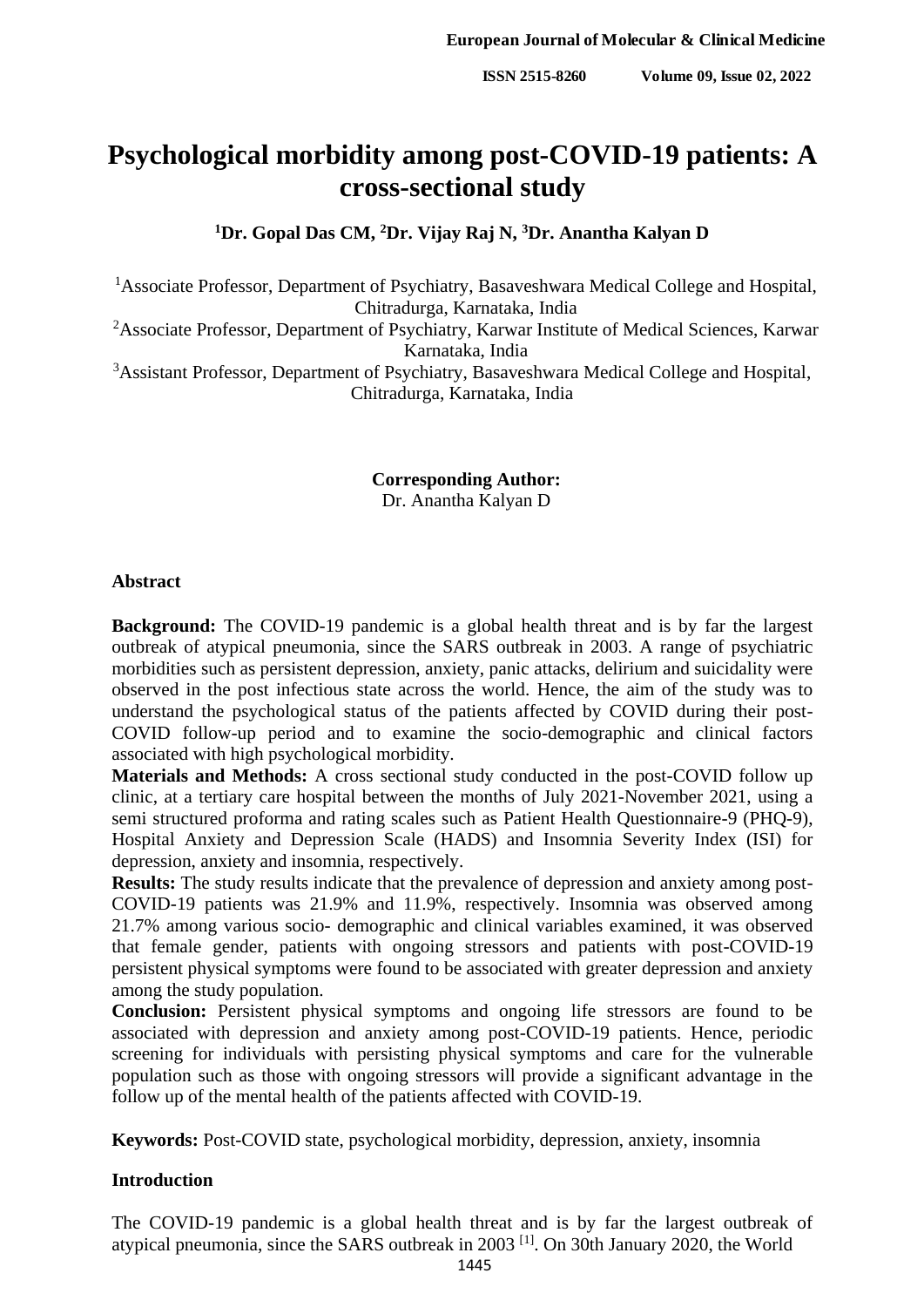Health Organization (WHO) declared the COVID-19 outbreak a public health emergency of international concern<sup>[2]</sup>. Symptoms of COVID-19 include fever, chills, cough, nausea, coryza, sore throat, myalgia, nausea and breathing difficulty at varying proportions <sup>[3]</sup>.

Other than the physical symptoms, patients with COVID-19 also present with psychological symptoms <sup>[4]</sup>. The psychological symptoms of COVID-19 include a range of psychiatric morbidities such as depression, anxiety, panic attacks, delirium and suicidality [5]. Studies analyzing the psychological impact of COVID-19 infection among the people infected with the illness across the world indicates moderate levels of depression and anxiety <sup>[6]</sup>. In India, studies assessing the psychological impact of the COVID-19 pandemic are increasing [7-11]. These studies assessed the psychological impact in different clinical scenarios ranging from during quarantine/isolation, follow-up visits and among high-risk population such as frontline workers.

Even though many studies have examined the psychological impact of COVID-19 among patients affected, very few studies have assessed the psychological morbidity of these patients during the post-COVID-19 follow-up period  $[12, 13]$ . It is important to understand the longterm impact of COVID-19 on the psychological wellbeing of the patients affected by COVID-19 and to provide the needed psychological help during the follow-up for better outcomes <sup>[14]</sup>. Hence, the aim of the study was to understand the psychological morbidity among patients affected by COVID-19 during their post-COVID-19 follow-up period and to examine the socio-demographic and clinical factors associated with high psychological morbidity.

## **Materials and Methods Study site**

The study was conducted in the COVID follow-up clinic at a tertiary care hospital, Basaveshwara medical college and hospital, Chitradurga, Karnataka. Prior ethical approval was obtained before the start of the study.

# **Participants**

All the previous COVID positive patients (recovered patients) attending the follow-up clinic after one-month post-recovery were approached and included into the study after informed consent. Participants were recruited into the study in a consecutive sampling method. No specific inclusion and exclusion criteria were applied for the recruitment into the study other than not willing to provide an informed consent. Persons with pre-existing psychological symptoms or mental disorders were not excluded from the study.

## **Tools used Sociodemographic details**

A semi-structured proforma was developed to capture the basic sociodemographic profile of the participants including age, gender etc. and the clinical severity of the COVID infection, including duration of hospital stay, need for intubation and others.

## **Anxiety symptoms**

Hospital Anxiety and depression scale (HADS) was used to assess the anxiety symptoms among the participants. The HADS is a self-rating scale first described in 1983 by Zigmond and Snaith <sup>[15]</sup>. It includes seven statements for anxiety and each response consists of a fourpoint rating scale (0 to 3); a higher score depicts a worse condition. For each subscale the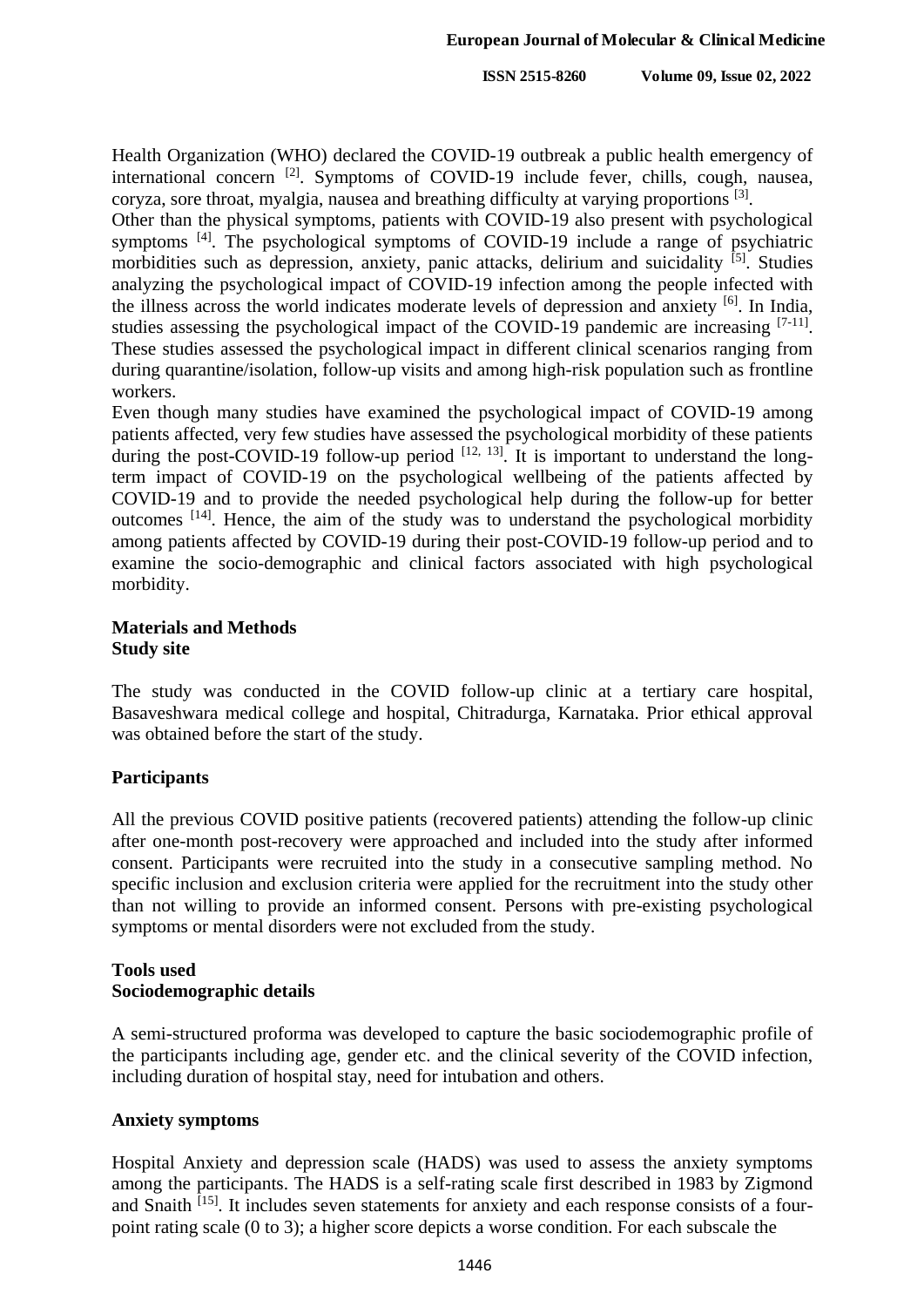total score is at most 21. A score of  $\geq$ 11 is considered a clinically significant disorder, whereas a score between 8 and 10 suggests a mild disorder.

## **Depression**

Presence of depression was screened using Patient Health Questionnaire (PHQ)-9.17 The Patient Health Questionnaire (PHQ) is a self-administered version of the PRIME-MD diagnostic instrument for common mental disorders. The PHQ-9 is the depression module, which scores each of the 9 DSM-IV criteria as "0" (not at all) to "3" (nearly every day). Major depression is diagnosed if 5 or more of the 9 depressive symptom criteria have been present at least "more than half the days" in the past 2 weeks and 1 of the symptoms is depressed mood or anhedonia.

#### **Insomnia symptoms**

Insomnia severity index (ISI) was used to assess the insomnia among the study participants  $[17]$ . The ISI is a 7-item self-report questionnaire assessing the nature, severity, and impact of insomnia. The usual recall period is the "last month" and the dimensions evaluated are: severity of sleep onset, sleep maintenance, and early morning awakening problems, sleep dissatisfaction, interference of sleep difficulties with daytime functioning, noticeability of sleep problems by others, and distress caused by the sleep difficulties. A 5-point Likert scale is used to rate each item (e.g.,  $0 =$  no problem;  $4 =$  very severe problem), yielding a total score ranging from 0 to 28. The total score is interpreted as follows: absence of insomnia (0– 7); sub-threshold insomnia (8-14); moderate insomnia (15-21); and severe insomnia.

## **Data analysis**

All the statistical analysis was performed using SPSS 20.0. For descriptive statistics, continuous variables were represented as mean and standard deviation and the categorical variables were represented as frequency and percentage. Chi-square test was used to examine association between categorical variables. A p-value of <0.05 was set as significant.

#### **Results**

## **Socio-demographic profile of the study participants**

A total of 534 people participated in the study. 73 individuals belonged to the age group less than 30 years, 374 to the 30-60 years and 87 to the more than 60 years group. Among the 534 persons participated in the study, 342 were males and 192 were females. The total study population was divided into the upper, upper middle, lower middle, upper lower and lower classes based on their socioeconomic status .134 persons belonged to the upper and upper middle classes, 217 to the lower middle and 183 to the upper lower and lower classes (Table 1).

| <b>Variables</b> | <b>Categories</b>                                                   | <b>FrequenciesPercentage</b> |       |
|------------------|---------------------------------------------------------------------|------------------------------|-------|
| Age              | $<$ 30 years                                                        | 73                           | 13.67 |
|                  | $30-60$ years                                                       | 374                          | 70.37 |
|                  | $>60$ years                                                         | 87                           | 16.29 |
| Gender           | Male                                                                | 342                          | 64.06 |
|                  | Female                                                              | 192                          | 35.96 |
|                  | Education Professional or honors, Graduate, Intermediate or Diploma | 343                          | 64.23 |

|  |  |  | <b>Table 1:</b> Socio-demographic profile of the study participants $(N=534)$ |  |
|--|--|--|-------------------------------------------------------------------------------|--|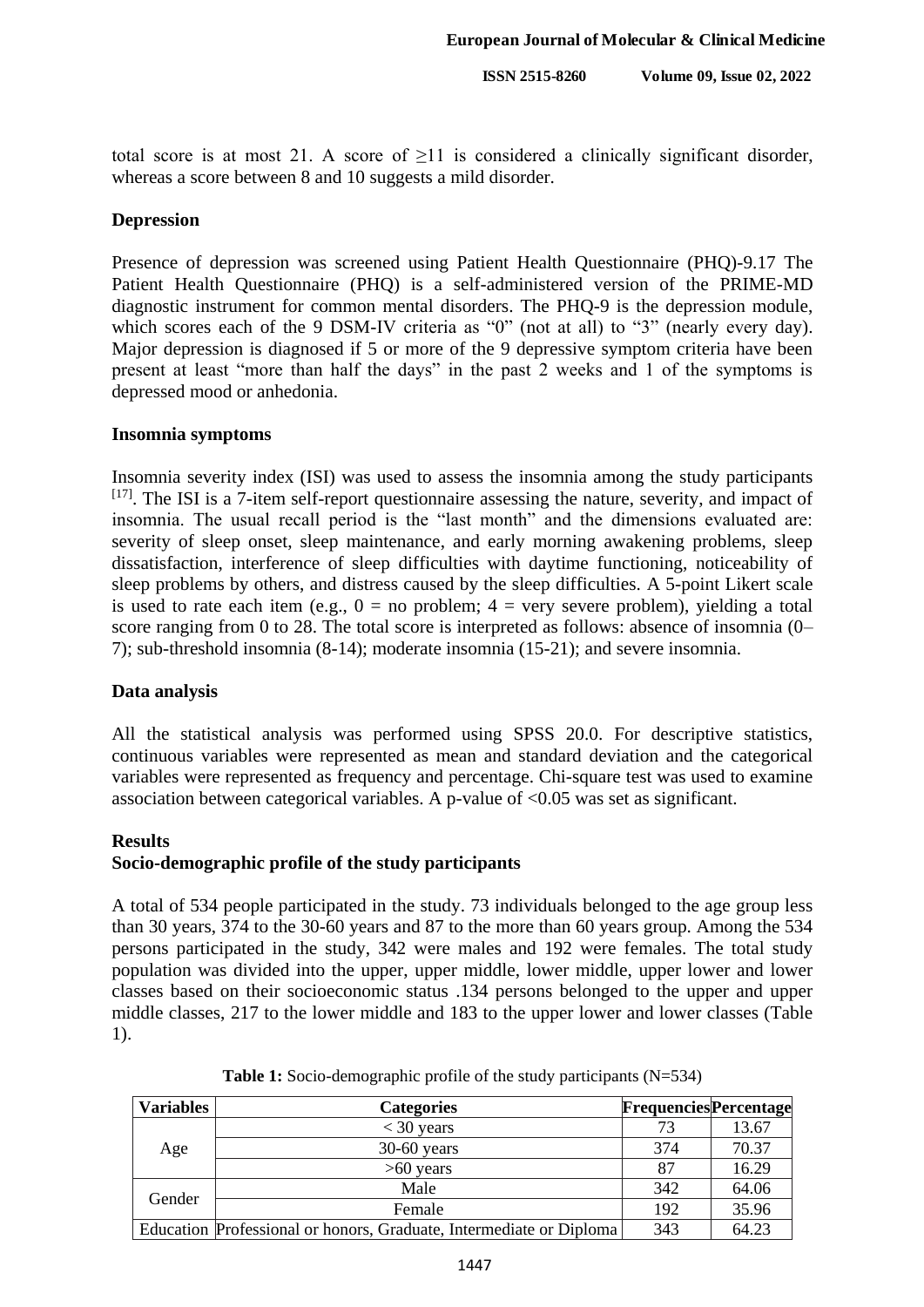|          | High school certificate, Middle school certificate, Primary<br>school certificate, Illiterate.                                                                                                         | 191 | 35.77 |
|----------|--------------------------------------------------------------------------------------------------------------------------------------------------------------------------------------------------------|-----|-------|
|          | Occupation Legislators, Senior officials and managers, Professionals, Clerks.                                                                                                                          | 218 | 40.08 |
|          | Skilled workers, Shop and market sales workers, Skilled<br>agricultural & fishery workers, Crafts and related trade<br>workers, Plant and machine operators and assemblers,<br>Elementary occupations. | 239 | 43.82 |
|          | Unemployed                                                                                                                                                                                             | 77  | 14.42 |
| Socio    | Upper, Upper middle                                                                                                                                                                                    | 134 | 25.09 |
| economic | Lower middle                                                                                                                                                                                           | 217 | 40.63 |
| status   | Upper lower, Lower                                                                                                                                                                                     | 183 | 34.27 |

#### **Clinical profile of the study participants**

Among the study population, 21 of them were admitted to the intensive care unit during their course of illness, 42 needed oxygen and 18 had witnessed the death of a contact/relative owing to the illness. 258 persons had other co-morbid conditions such as diabetes mellitus, hypertension, ischemic heart disease and COPD. 160 of the 534 patients had ongoing stressors such as financial instability, family conflicts, unemployment etc. (Table 2)

| <b>Variables</b>            | <b>Categories</b> | <b>Frequencies</b> | <b>Percentage</b> |  |
|-----------------------------|-------------------|--------------------|-------------------|--|
|                             | Uneventful        | 515                | 96.442            |  |
| Course of hospital stay     | Eventful          | 18                 | 3.371             |  |
|                             | Missing           |                    | 0.187             |  |
| <b>ICU</b> Admission        | Present           | 21                 | 3.93              |  |
|                             | Absent            | 513                | 96.07             |  |
|                             | Needed            | 42                 | 7.87              |  |
| O <sub>2</sub> Requirement  | Not Needed        | 492                | 92.14             |  |
| Comorbidities               | Absent            | 281                | 52.62             |  |
|                             | Present           | 253                | 47.38             |  |
| Past mental illness         | Absent            | 352                | 65.92             |  |
|                             | Present           | 182                | 34.08             |  |
| Death of a contact relative | No                | 516                | 96.63             |  |
|                             | Yes               | 18                 | 3.37              |  |

**Table 2:** Clinical profile of the study participants (N=534)

## **Psychological morbidity among the study participants**

The study results indicate that the prevalence of depression and anxiety among post-COVID-19 patients was 21.9% and 11.9%, respectively. Insomnia was observed among 21.7% of the study participants. (Table 3)

**Table 3:** Psychological morbidity among the study participants (N=534)

| <b>Variable</b> | Frequency | <b>Percentage</b> |
|-----------------|-----------|-------------------|
| Depression      |           | 21 Q1             |
| Anxiety         | h4        |                   |
| Insomnia        |           |                   |

## **Factors associated with depression and anxiety among the study participants**

The factors associated with depression and anxiety among the post-COVID-19 patients were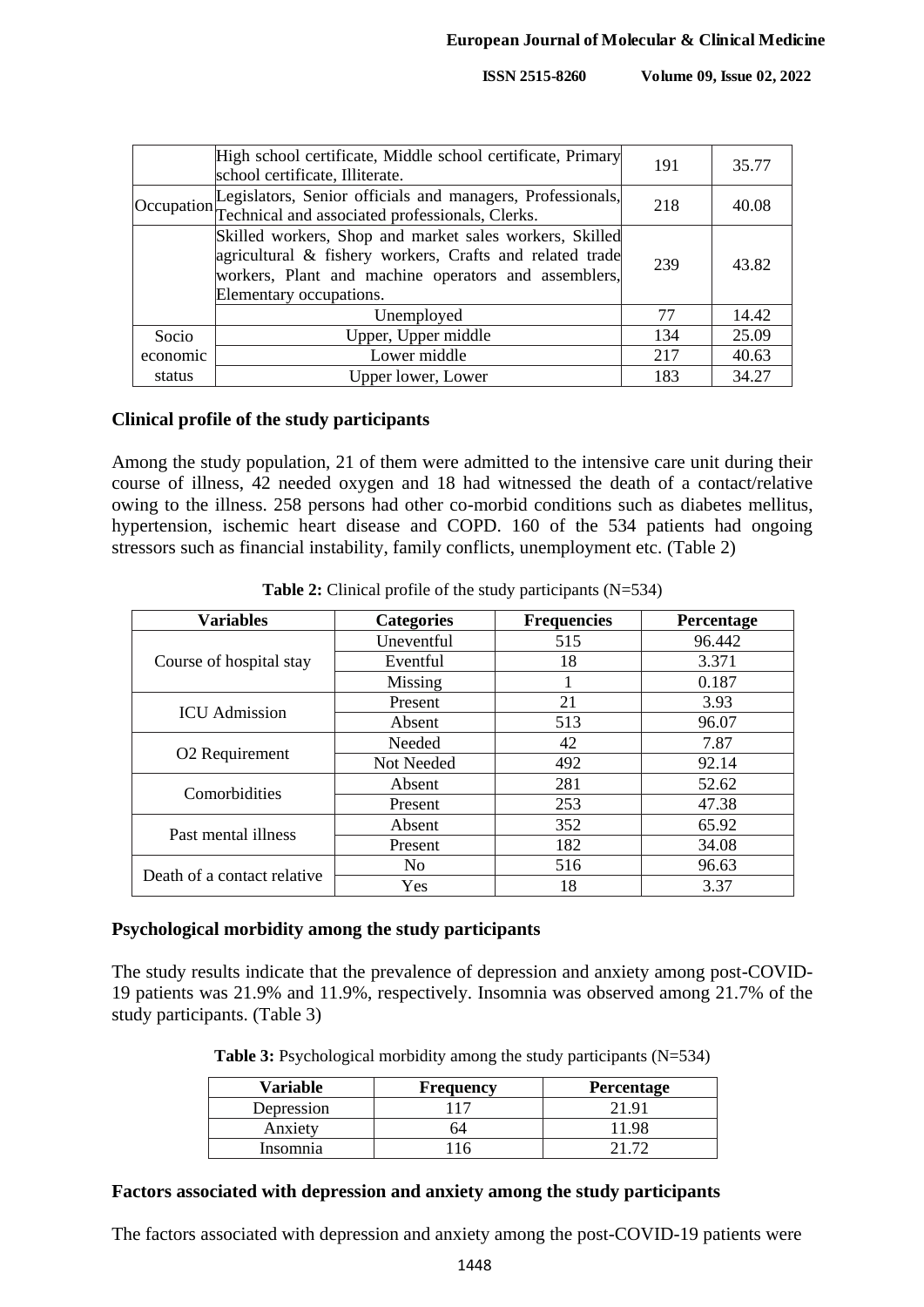female gender ( $P=0.007$ ), ongoing stressors ( $p<0.001$ ) and persisting physical symptoms following the viral illness  $(p<0.001)$ . (Table 4)

| Variable                            | <b>Anxiety</b>                                                                                 |     |         | <b>Depression</b>                                                                                |     |         |  |
|-------------------------------------|------------------------------------------------------------------------------------------------|-----|---------|--------------------------------------------------------------------------------------------------|-----|---------|--|
|                                     | No                                                                                             | Yes | p-value | N <sub>0</sub>                                                                                   | Yes | p-value |  |
|                                     |                                                                                                |     | Gender  |                                                                                                  |     |         |  |
|                                     | Male 223 (64.82%) 8 (40%)<br>Female 121 (35.18%) 12 (60%) 0.025 108 (34.28%) 25 (51.02%) 0.024 |     |         |                                                                                                  |     |         |  |
|                                     |                                                                                                |     |         |                                                                                                  |     |         |  |
| <b>Ongoing Stressors</b>            |                                                                                                |     |         |                                                                                                  |     |         |  |
| No                                  | $274(79.65\%)$ 9 (45%)                                                                         |     |         | $\frac{274 (79.65\%) 9 (45\%)}{70 (20.34\%) 11 (55\%)} < 0.001$ 38 (12.5%) 43 (71.66%) $< 0.001$ |     |         |  |
| Yes                                 |                                                                                                |     |         |                                                                                                  |     |         |  |
| <b>Persisting Physical Symptoms</b> |                                                                                                |     |         |                                                                                                  |     |         |  |
| No                                  | 292 (84.88%) 14 (70%)                                                                          |     |         | 261 (85.85%) 45 (75%)                                                                            |     | 0.036   |  |
| Yes                                 | $52(15.11\%)$ 6 (30%)                                                                          |     | 0.07    | 43 $(14.14\%)$ 15 $(25\%)$                                                                       |     |         |  |

**Table 4:** Association between significant variables and depression and anxiety

## **Discussion**

The aim of the study was to assess the prevalence of depression and anxiety among post-COVID-19 patients visiting a tertiary care center for review and to examine the factors associated with depression and anxiety among them.

The study results indicate that the prevalence of depression and anxiety among post-COVID-19 patients was 21.9% and 11.9%, respectively. Insomnia was observed among 21.7%. In a study conducted among the Fangcang shelter hospitals established in China, during the COVID virus pandemic 18.6% experienced anxiety symptoms, 13.4% experienced depression and  $84.7\%$  had poor sleep quality  $^{[18]}$ . The three most current physical symptoms experienced were coughing (26.4%), shortness of breath (24.4%) and soreness or discomfort in throat in (17.9%). Among the patients we studied, the three most common physical symptoms were sleep disturbances, cough and myalgia. These findings are similar to the findings obtained in our study. Also, studies indicate impact of the pandemic was more on women and young adults compared to others [19, 20].

Among various socio-demographic and clinical variables examined, it was observed that female gender, patients with ongoing stressors and patients with post- COVID-19 persistent physical symptoms were found to be associated with depression and anxiety among the study population. In this study, women were observed to suffer more from insomnia and anxiety when compared with males. These findings are similar to the previous studies where females showed higher psychological distress scores  $[21-23]$ . These findings were also echoed in a nationwide survey of psychological distress among Chinese people in the COVID 19 epidemic  $[24]$ . Response and responsiveness to stress appear to be different by gender. Female sex hormones attenuate the sympathetic-adrenal and HPA responsiveness. This leads to sluggish control feedback on the brain and less or delayed containment of the response among women  $[25]$ . In addition to this, their role as the main caregiver in the family, being responsible for the household tasks and care for the children makes them vulnerable for the anxiety and insomnia symptoms.

Nearly one third of patients had ongoing stressors in the current study. These various stressors are financial instability, family conflicts and presence of chronic illnesses. These patients had higher levels of depression compared to the other two thirds of patients. In a study from the UK, many people entered the COVID-19 pandemic from positions of disadvantage. Certain population groups in the society already had a higher risk of experiencing poor mental health and wellbeing than people from more advantaged positions and they had significant impact owing to their pre-existing vulnerable state <sup>[26]</sup>. Similarly, our study population who have been facing ongoing stressors had significant levels of depression.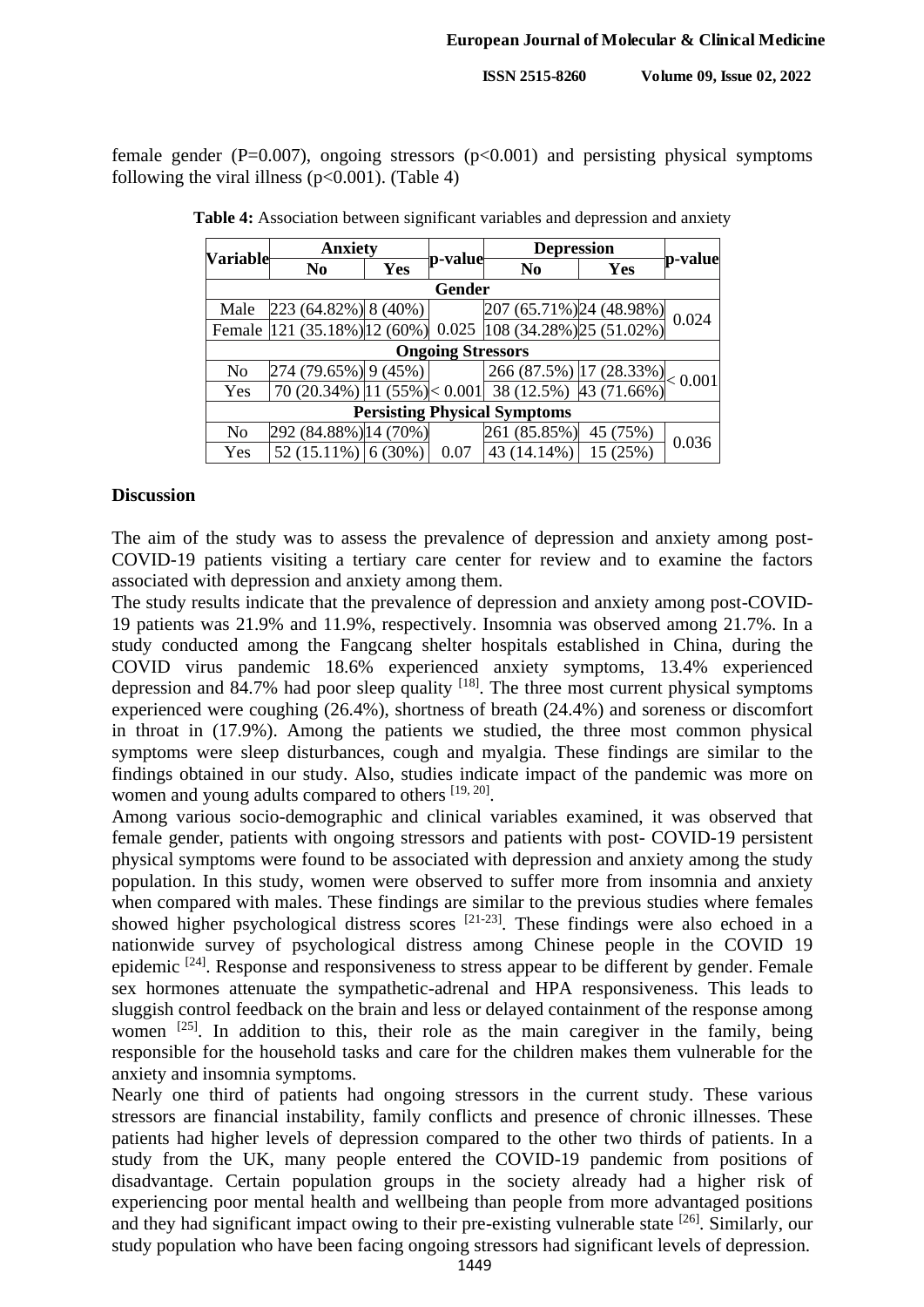Nearly 50% of the study participants had continuous physical symptoms in the post-COVID-19 period. The most common post-COVID-19 persistent physical complaints reported by the study participants in the study were sleep disturbances, cough, palpitations, myalgia and breathlessness. In a study conducted in Italy, 87.4% patients had at least one post-COVID-19 persistent symptom particularly fatigue and dyspnoea<sup>[27]</sup>. The causes of prolonged physical symptoms experienced by the patients in the post-COVID state could be due to various reasons. Viral infections elicit an inflammatory response from the immune system and a number of pro inflammatory mediators such as IL-6, TNF-alpha and Interleukin beta are involved in the innate and adaptive responses  $[28]$ . Noradrenaline has a potential role in the immune response at systems level and is also involved in regulating depression like symptoms such as fatigue, aches, pains and loss of appetite <sup>[29]</sup>.

## **Limitations**

This study is not without limitations. The major limitations of the study are: 1. Study subjects were assessed in the initial four weeks duration (post infection and discharge from the hospital) where most of them still had fatigue, myalgia, cough and palpitations. Hence the patients could not have achieved a complete sense of well-being they have also spent their time in isolation and hospitalization in the immediate past period. These could be possible reasons for the anxiety and depressive symptoms experienced by our patients; 2. This is a single center study from a city in south India. Hence, the results may not be generalizable to other populations in India; and 3. Since it is a cross-sectional study, only associations can be identified while directionality and causality could not be suggested.

Future studies should look at the long-term regular follow-up of the post-COVID-19 patients to look into the long-term sequelae of the COVID-19 infection. Cohort studies could throw light on the various factors playing a role in the onset of psychological symptoms in post-Covid patients.

## **Conclusion**

Persistent physical symptoms and ongoing life stressors are found to be associated with depression and anxiety among post-COVID-19 patients. Hence, periodic screening for individuals with persisting physical symptoms and care for the vulnerable population such as those with ongoing stressors will provide a significant advantage in the follow up of the mental health of the patients affected with COVID-19.

## **References**

- 1. Zheng J. SARS-CoV-2: an emerging coronavirus that causes a global threat. International Journal of Biological Sciences. 2020;16(10):1678-1685.
- 2. Global Research Collaboration for Infectious Disease Preparedness, World Health Organization. COVID 19 Public Health Emergency of International Concern (PHEIC). Global research and innovation forum: towards a research roadmap. WHO, 2020.
- 3. Zu ZY, Jiang MD, Xu PP, *et al.* Coronavirus disease 2019 (COVID-19): A perspective from China. Radiology. 2020:296(2):E15-E25.
- 4. Banerjee D, Viswanath B. Neuropsychiatric manifestations of COVID-19 and possible pathogenic mechanisms: insights from other coronaviruses. Asian Journal of Psychiatry. 2020;54:102-350.
- 5. Dalal PK, Roy D, Choudhary P, *et al.* emerging mental health issues during the COVID-19 pandemic: An Indian perspective. Indian Journal of Psychiatry. 2020;62(3):S354- S364.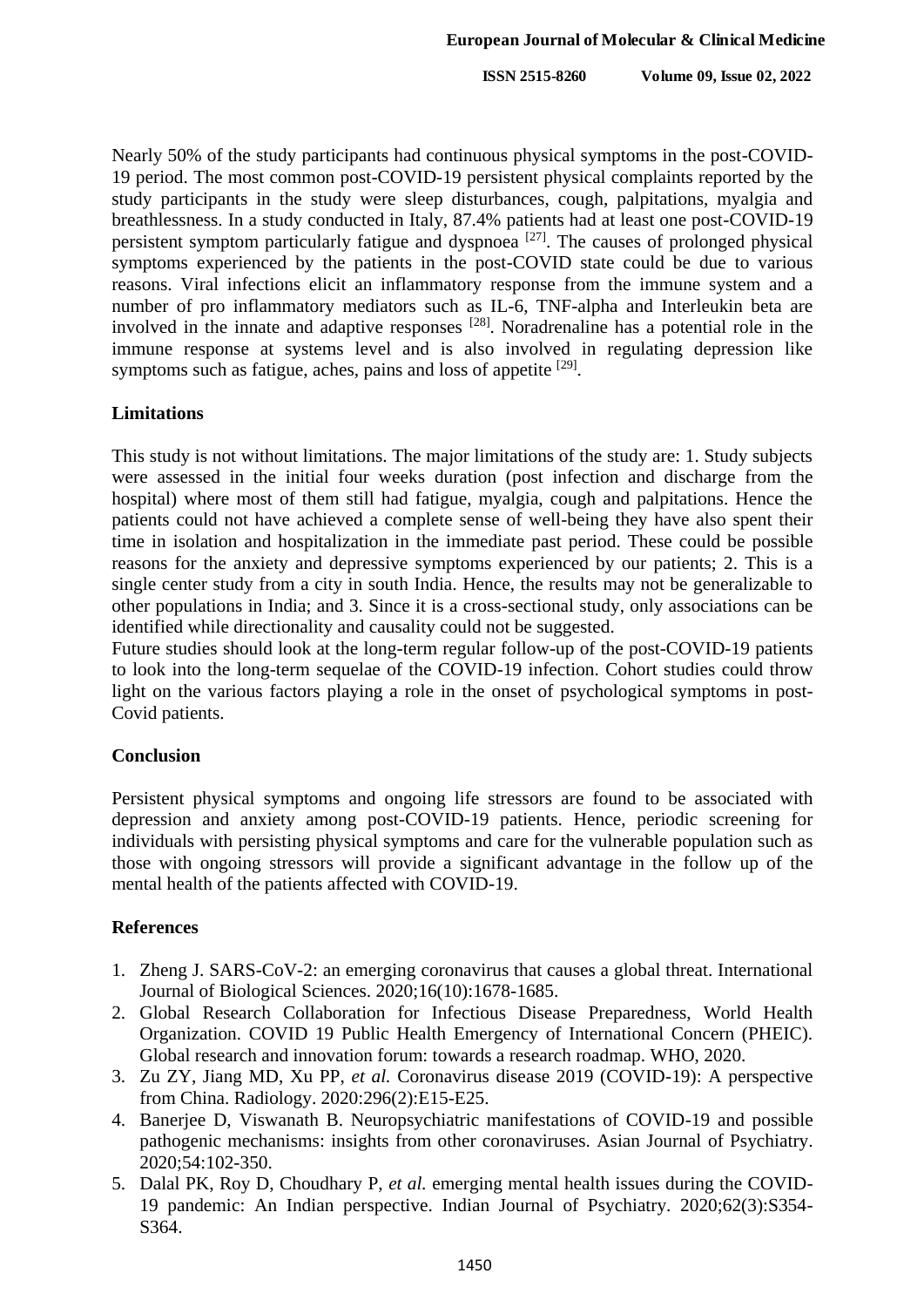- 6. Ran L, Wang W, Ai M, Kong Y, *et al.* Psychological resilience, depression, anxiety, and somatization symptoms in response to COVID-19: A study of the general population in China at the peak of its epidemic. Social Science & Medicine. 2020;262:113-261.
- 7. Bajaj S, Blair KS, Schwartz A, *et al.* Worry and insomnia as risk factors for depression during initial stages of COVID-19 pandemic in India. PLoS One. 2020;15(12):e024-3527.
- 8. Majumdar P, Biswas A, Sahu S. COVID-19 pandemic and lockdown: cause of sleep disruption, depression, somatic pain, and increased screen exposure of office workers and students of India. Chronobiology International. 2020;37(8):1191-1200.
- 9. Rehman U, Shahnawaz MG, Khan NH, *et al.* Depression, Anxiety and Stress among Indians in Times of Covid-19 Lockdown. Community Mental Health Journal. [epub 2020, Jun 23]. Doi: 10.1007/s10597- 020-00664-x
- 10. Roy A, Singh AK, Mishra S, Chinnadurai A, Mitra A, Bakshi O. Mental health implications of COVID-19 pandemic and its response in India. The International Journal of Social Psychiatry. [epub 2020, Sep 1]. doi: 10.1177/0020764020950769
- 11. Verma S, Mishra A. Depression, anxiety, and stress and socio-demographic correlates among general Indian public during COVID-19. The International Journal of Social Psychiatry. 2020;66(8):756-762.
- 12. Das N. Psychiatrist in post-COVID-19 era-Are we prepared? Asian Journal of Psychiatry. 2020;51:102-082.
- 13. Nayar N, Joseph SJ, Bhandari SS, *et al.* gearing up to tackle mental health issues in the post-COVID-19 world. Open Journal of Psychiatry and Allied Sciences [epub 2020, Oct 26]. doi: 10.5958/2394-2061.2021.00002.1
- 14. Liu S, Yang L, Zhang C, *et al.* Online mental health services in China during the COVID-19 outbreak. The Lancet Psychiatry. 2020;7(4):e17-e18.
- 15. Zigmond AS, Snaith RP. The hospital anxiety and depression scale. Acta Psychiatrica Scandinavica. 1983;67(6):361-370.
- 16. Löwe B, Kroenke K, Herzog W, *et al.* Measuring depression outcome with a brief selfreport instrument: sensitivity to change of the Patient Health Questionnaire (PHQ-9). Journal of Affective Disorders. 2004;81(1):61-66.
- 17. Bastien CH, Vallières A, Morin CM. Validation of the Insomnia Severity Index as an outcome measure for insomnia research. Sleep Medicine. 2001;2(4):297-307.
- 18. Dai LL, Wang X, Jiang TC, *et al.* Anxiety and depressive symptoms among COVID-19 patients in Jianghan Fangcang Shelter Hospital in Wuhan, China. PLoS One. 2020;15(8):e023-8416.
- 19. Wang C, Pan R, Wan X, *et al.* Immediate psychological responses and associated factors during the initial stage of the 2019 coronavirus disease (COVID-19) epidemic among the general population in China. International Journal of Environmental Research and Public Health. 2020;17(5):17-29.
- 20. Chauhan P. Gendering COVID-19: Impact of the Pandemic on Women's Burden of Unpaid Work in India. Gender Issues. [epub 2020, Oct 24]. doi: 10.1007/s12147-020- 09269-w
- 21. Hou F, Bi F, Jiao R, *et al.* Gender differences of depression and anxiety among social media users during the COVID-19 outbreak in China: a cross-sectional study. BMC Public Health. 2020;20(1):1-11.
- 22. Idowu OM, Adaramola OG, Aderounmu BS, *et al.* A gender comparison of the psychological distress of medical students in Nigeria during the Coronavirus pandemic: A cross-sectional survey. medRxiv. 2020. Doi: 10.1101/2020.11.08.2022-7967.
- 23. Vahedian-Azimi A, Moayed MS, Rahimibashar F, *et al.* Comparison of the severity of psychological distress among four groups of an Iranian population regarding COVID-19 pandemic. BMC Psychiatry. 2020;20(1):1-7.
- 24. Qiu J, Shen B, Zhao M, *et al.* A nationwide survey of psychological distress among